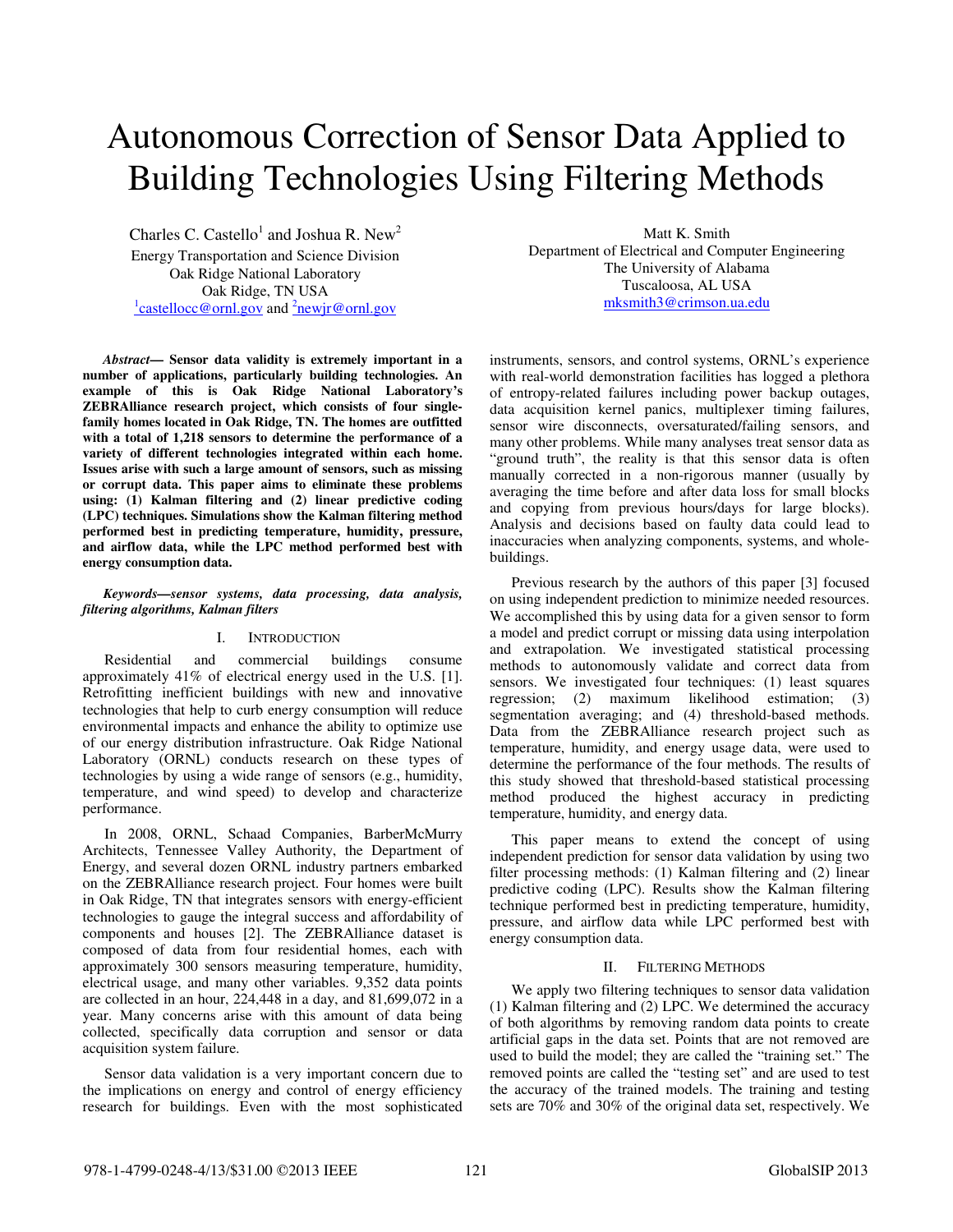treat each sensor as an independent variable where missing (testing) data is determined (interpolation and/or extrapolation) using a prediction model (e.g., Kalman or LPC) generated using present (training) data. Inaccurate prediction occurs at data points where there is significant error between the recorded and predicted values.

We generate a model for each observation window of size *c,* where each datum is predicted for each time-step within the observation window. The observation window moves forward by *c* time-steps (no overlap), and prediction for each sample within the observation window is calculated. This process occurs for every possible window within a given set of timeseries sensor data. We calculate absolute error (AE), relative error (RE), and root-mean-square error (RMSE), shown in Equations (6), (7), and (8) respectively for each prediction to determine algorithm performance.

#### *A. Kalman Filter*

The basic concept of the Kalman filter [4] is used to estimate the state  $x \in \mathbb{R}^n$  using a linear stochastic difference equation for a discrete-time controlled process which is shown as,

$$
x_n = Ax_{n-1} + Bu_{n-1} + w_{n-1},
$$
 (1)

with a measurement  $x \in \mathbb{R}^n$  that is represented by

$$
z_n = Hx_n + v_n. \tag{2}
$$

Here, *x* represents the state vector estimate, *z* is the observation vector, and *u* is the input control vector. The *A* variable signifies the state transition matrix, *B* is the input matrix, and *H* is the observation matrix. The *n* value represents the time-step.

The *w* and *v* variables denote the process noise and measurement noise, respectively. Both are assumed to be independent of each other, white noise, and Gaussian where

$$
p(w) \sim N(0, Q), \tag{3}
$$

$$
p(v) \sim N(0, R). \tag{4}
$$

#### *B. Linear Predictive Coding*

A LPC filter [5] is a finite impulse response filter that uses past samples to predict a signal's behavior, which is characterized as:

$$
\hat{k}(n) = -a(2)k(n-1) - a(3)k(n-2) - \dots - a(p+1)k(n-p) \tag{5}
$$

where the multiplicative coefficients are represented by  $a = [1, 1]$  $a(2), \ldots, a(p+1)$ , *k* is the signal being filtered, *n* is the timestep, and *p* is the length of *k* minus 1. The autocorrelation method of autoregressive modeling is used to calculate the coefficients. This encompasses the use of least squares, Yule-Walker equations, and the Levinson-Durbin algorithm.

#### III. EXPERIMENTAL DATASET

ORNL's ZEBRAlliance project [2] is used as the data source for this research. Specifically, we used temperature, humidity, energy usage, pressure, and airflow sensor data from house #2 (of four) during the 2010 calendar year. House #2 consists of many high efficiency technologies, specifically advanced framing for its envelopes, high-efficiency florescent lighting, and Energy Star appliances. Space conditioning is delivered using a water-to-air heat pump. Hot water is supplied by a specially built water-to-water heat pump. Table I lists characteristics of the five sensors investigated in this paper.

TABLE I. SENSOR CHARACTERISTICS.

| <b>Ouantity</b>     | Units           | <b>Sensor Name</b>  | <b>Sensor Location</b>         |  |  |  |
|---------------------|-----------------|---------------------|--------------------------------|--|--|--|
| Temperature         | $\mathsf{P}$    | Z09_T_ERV_IN_Avg    | Energy recovery<br>ventilation |  |  |  |
| Humidity            | %RH             | Z09_RH_ERVin_Avg    | Energy recovery<br>ventilation |  |  |  |
| <b>Energy Usage</b> | Wh              | A01_WH_fridge_Tot   | Refrigerator                   |  |  |  |
| Pressure            | psi             | H21_PR_LiqBrine_Avg | Integrated heat<br>pump        |  |  |  |
| Airflow             | ft <sup>3</sup> | A19_AF_DryerEx_Avg  | Dryer exhaust                  |  |  |  |

Statistic characteristics for all five types of data are shown in Table II. We used Campbell Scientific's CR1000 measurement and control datalogger for data collection. Resolution for all four data types is 15 min., giving a total number of samples for each sensor, *N* = 35,040.

TABLE II. STATISTICAL CHARACTERISTICS OF DATA.

| Data Type            | Average | <b>STD</b> | Min   | Max    |
|----------------------|---------|------------|-------|--------|
| Temperature<br>(°F)  | 62.30   | 13.86      | 17.03 | 91.00  |
| Humidity<br>$(\%RH)$ | 64.91   | 19.84      | 17.00 | 106.00 |
| Energy<br>Usage (Wh) | 12.77   | 11.32      | 0.00  | 125.50 |
| Pressure<br>(psi)    | 273.09  | 77.34      | 0.41  | 500.90 |
| Airflow $(ft^3)$     | 0.46    | 2.43       | 0.00  | 70.72  |

## IV. EXPERIMENTAL SETUP

We performed experimental trials applying Kalman filter and LPC methods to temperature, humidity, energy, pressure, and airflow data. The performance metrics used for filter processing methods are absolute error, relative error, and RMSE. Absolute error, *eabs,* is calculated by

$$
e_{abs,c,n} = \sum_{s=n-c}^{n-1} \left| \frac{r(s)}{y_{max} - y_{min}} \right|,
$$
 (6)

where *ymax* and *ymin* are the maximum and minimum sensor data values respectively within the specific sensor's dataset, *Y*. Relative error, *erel,* is calculated by

$$
e_{rel,c,n} = \sum_{s=n-c}^{n-1} \left| \frac{r(s)}{y(s)} \right|,\tag{7}
$$

where  $n$  is the current time-step,  $c$  is the observation window size, *s* represents the time-step in the observation window,  $y(s)$ is actual sensor data, and  $r(s)$  is the residual corresponding to *y(s)*. RMSE is calculated by

$$
\varepsilon = \sqrt{\frac{1}{N} (r_1^2 + r_2^2 + \dots + r_N^2)}
$$
 (8)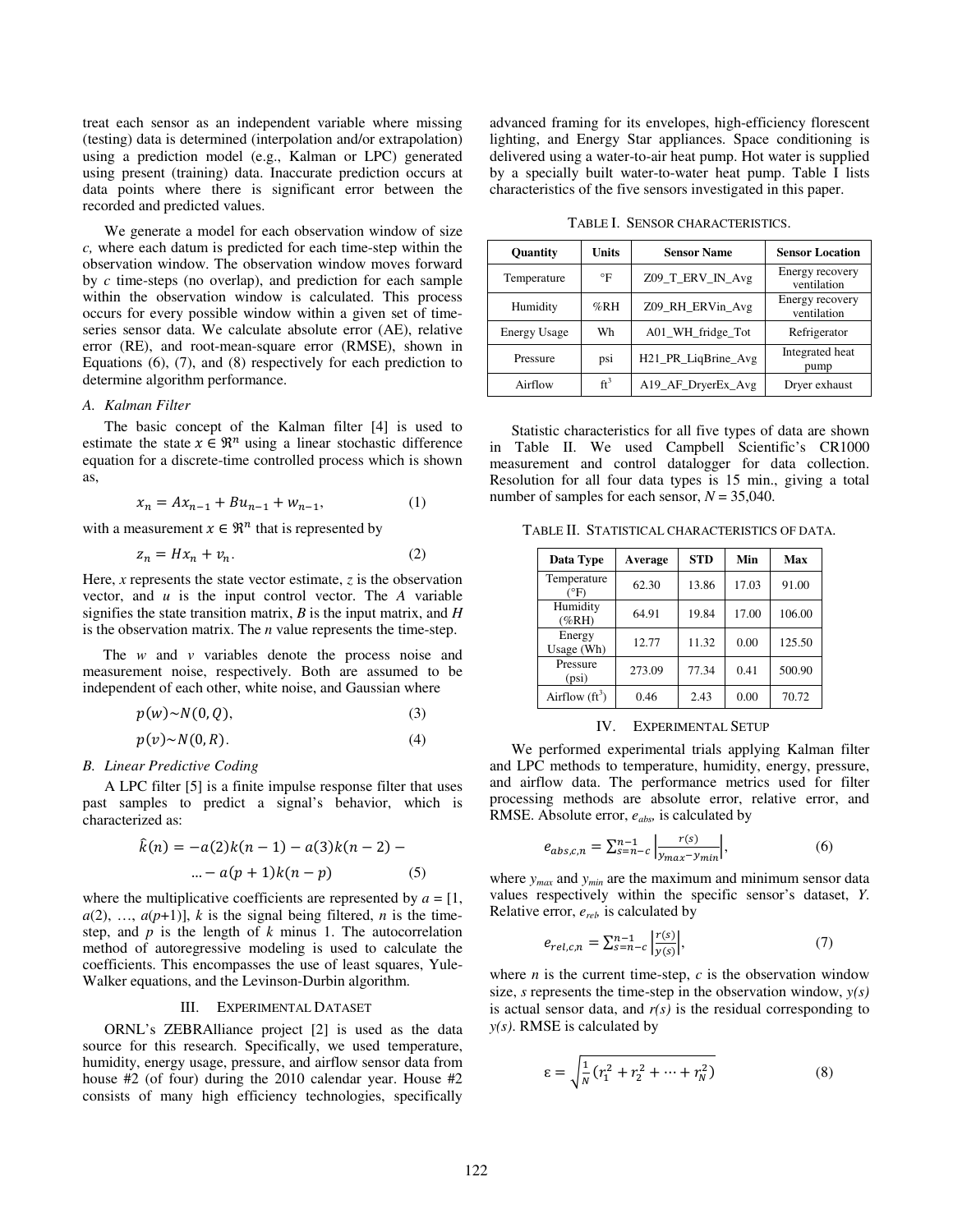where  $r_s^2$  represents a residual difference between the actual sensor value and the predicted value, and *N* is the total number of data points in *Y*.

```
1 Input: # of observations taken into account (c) and input dataset (Y)
```

```
2 Output: Relative error, E_{rel-mem}, absolute error, E_{abs-mem}, and RMSE, \varepsilon_{max}
```

```
3 begin
```

```
4 Randomly divide dataset Y into training set Y_{\text{train}} (70%) and test set Y_{\text{test}} (30%)
5 // training
```

```
6 m = 1 // variable to keep track of starting point of observations used in prediction
```

```
7 // loop through all input values where Y_{train} = \{y_1, y_2, ..., y_{(0.70) \cdot N}\}
```

```
8 for j = c to (0.30)*N do //N=size(Y) and iteration of c
```

```
9 deg = c10
     Kalman (Equations [1] and [2]) or LPC (Equation [5]) calculations
```

```
11 Calculate residuals, R = \{r_1, r_2, ..., r_c\}
```

```
12 Calculate absolute error, e_{abx} using Equation (6)
```

```
13
        Record \epsilon_{abs} value in E_{abscoll} = \{e_1, e_2, ..., e_{i0.70\mu Nc}\}\
```

```
14 Calculate relative error, e_{rel} using Equation (7)
```

```
15<sup>7</sup>Record \epsilon_{rel} value in E_{rel-coll} = \{e_1, e_2, ..., e_{(0.70)*N-c}\}
```

```
Record \epsilon value in \epsilon_{coll} = {\epsilon_1, \epsilon_2, ..., \epsilon_{(070)W-v}}16
```

```
17 Calculate relative error, e_{rel} using Equation (8)
```

```
18 m = m + c // iterate
```

```
19 end
```

```
20 Calculate the mean value of E_{abx coll}, E_{abx,mean}
```

```
21 Calculate the mean value of E_{rel-coll}, E_{rel-mem}
```

```
22 Calculate the mean value of \varepsilon_{coll}, \varepsilon_{mean}
```

```
23 E _{abr-mear} , E_{rel-mear} , and \varepsilon _{coll} = null
```

```
24 // testing
```

```
25 m = 1 // variable to keep track of starting point of observations used in prediction
```

```
26 // loop through all input values where Y_{test} = {y_1, y_2, ..., y_{(0.30) \cdot N}}}27 for j = c to (0.30)*N do //N=size(Y) and iteration of c
```

```
28 Calculate predicted values for the test set using results from Line 10
```

```
29 Calculate residuals, R = {r_1, r_2, ..., r_c}
```

```
30 Calculate absolute error, e_{abx} using Equation (6)
```

```
31 Record e_{abs} value in E_{abscoll} = \{e_1, e_2, ..., e_{(0.70)^4 Nc}\}
```

```
32 Calculate relative error, \epsilon_{rel} using Equation (7)
33
         Record \epsilon_{rel} value in E_{rel-coll} = \{ \epsilon_1, \epsilon_2, ..., \epsilon_{(0.70) \cdot \text{N-c}} \}
```

```
34
         Record \epsilon value in \epsilon_{coll} = {\epsilon_1, \epsilon_2, ..., \epsilon_{(0.70)W-v}}
```

```
35 Calculate relative error, e_{rel} using Equation (8)
```

```
36 m = m + c // iterate
```

```
37 end
```

```
38 Calculate the mean value of E_{abx coll}, E_{abx-max}39 Calculate the mean value of E_{relcoll}, E_{rel-mam}
```

```
40 Calculate the mean value of \varepsilon_{coll}, \varepsilon_{mean}
```

```
41 E absences , E rel-mean , and \varepsilon coll = null
```
Fig. 1. Pseudo-code of Kalman and LPC filter experimental setup.

# *A. Kalman Filter*

Fig. 1 shows pseudo-code for the experimental setup for the Kalman filter. The inputs are the observation window size (*c*) and the input dataset (*Y*). The outputs are the mean absolute error (*Eabs-mean*), mean relative error (*Erel-mean*), and mean RMSE  $(\varepsilon_{mean})$  for the training and testing sets. The input dataset is divided into the training set (70%) and testing set (30%) to simulate artificial gaps in the data. Each observation window in the training set is analyzed by calculating the state vector estimates (*x*) using Equation (1) and then the observation vectors (*z*) using Equation (2). The state transition matrix (*A*) and observation matrix (*H*) are each set to an identity matrix. The initial state of the Kalman filter is not specified (*x* and *P*). The system input (control) functions are set to zero ( $B$  and  $u$ ). The observation vector ( $z$ ) is sensor data. We are assuming that noise is the only source of error in the observation vector [6]. Therefore, the process noise (*Q*) and measurement noise  $(R)$  are set to the sensor data variance. Temperature, humidity, energy usage, pressure, and airflow are all assumed to be Gaussian in nature to simplify the solution.

The residuals vector (*R*) is then calculated for each observation window by finding the difference between the vector estimates and training data points. The absolute error  $(e_{abs})$ , relative error  $(e_{rel})$ , and RMSE  $(\varepsilon)$  are calculated using Equations (6), (7), and (8) respectively and stored into collection vectors  $E_{rel-coll}$ ,  $E_{abs-coll}$ , and  $\varepsilon_{coll}$  respectively. Once all of the observation windows have been analyzed, the mean values for absolute error (*Eabs-mean*), relative error (*Erel-mean*), and  $(\varepsilon_{mean})$  are calculated. The models generated during the training phase are used in the testing phase to predict values that are artificially missing (i.e., testing set). Absolute error, relative error, and RMSE are also calculated to determine the performance.

# *B. Linear Predictive Coding (LPC) Filter*

Fig. 1 also shows pseudo-code for the LPC filter experimental setup. The LPC filter algorithm is similar to Kalman filter except for the modeling methodology which uses Equation (3) to calculate predicted values. The number of coefficients (*p*), is equal to the number of data points used to generate the coefficients (i.e., observation window size, *c*) minus 1.

## V. RESULTS

The results based on Kalman and LPC filters are shown below for temperature, humidity, energy usage, pressure, and airflow. We analyzed a variety of different observation window sizes: *c*=4 (1 hour), *c*=6 (1 ½ hours), *c*=12 (3 hours), *c*=24 (6 hours),  $c=48$  ( $\frac{1}{2}$  day), and  $c=96$  (1 day). Our calculated performance metrics are absolute error, relative error, and RMSE.

# *A. Kalman Filter*

Table III shows testing results for the Kalman filter. Based on these results, observation window sizes that produced the lowest error are *c*=12 for temperature, *c*=96 for humidity, *c*=48 for energy usage, *c*=12 for pressure, and *c*=6 for airflow (colored red). Even though a minimum error is easily identifiable for each data type, error is relatively low for all observation window sizes that were tested for temperature, humidity, pressure and airflow. The absolute error range is 0.6% - 5.6%, relative error range is 3.3% - 8.9%, and RMSE range is 0.435 – 21.66. This is not the case however for energy data where absolute error, relative error, and RMSE are significantly higher. The absolute error range is 9.7% - 10.5%, the relative error range is 468.5% - 495.0%, and the RMSE range is 13.16 – 13.92. One possible reason for the significant error is spikes (deviations from predominant values ranging from 0Wh – 35Wh) in the energy data which accounts for approximately 33% of the total data points. The large error indicates the Kalman filter is having difficulty predicting these spikes.

# *B. Linear Predictive Coding (LPC) Filter*

Table IV shows testing results for the LPC filter. Based on these results, observation window sizes that produced the